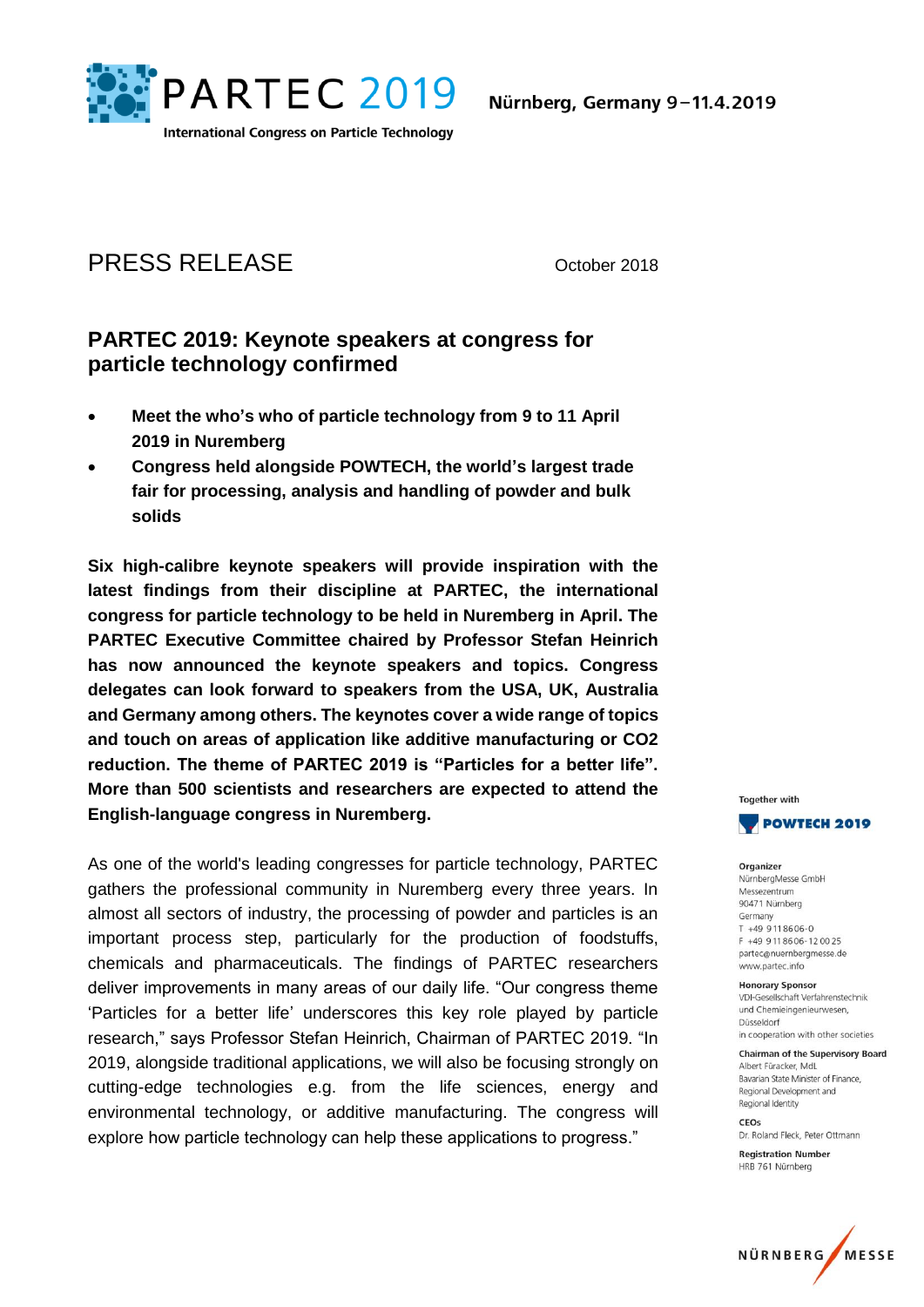

#### **Overview of keynotes**

The importance of particle technology for various sectors and future technologies is reflected in the six keynotes over the three days of the congress:

- Prof. Dr. Alan W. Weimer, University of Colorado, USA: "Particle Functionalization by ALD: Fundamentals, Applications, and Path Forward"
- Prof. Mojtaba Ghadiri, University of Leeds, United Kingdom: "Dynamics of Cohesive Powder Flow"
- Prof. Karen Hapgood, Deakin University, Australia: "Particle Technology in Additive Manufacturing"
- Prof. Jim Litster, University of Sheffield, United Kingdom: "Model Driven Design of Particulate Processes and Products – Applications in Pharmaceutical Manufacture and Beyond"
- Prof. Dr.-Ing. Evangelos Tsotsas, Otto-von-Guericke-Universität Magdeburg, Germany: "Engineering of particles by spray drying and spray fluidized bed processes"
- Prof. Hamid Arastoopour, Illinois Institute of Technology, USA: "Contribution of Particle Technology Research on CO2 capture and reduction"

### **Supporting programme encourages new contacts, knowledge-sharing and networking**

The PARTEC programme includes over 250 lectures and presentations. In its capacity as honorary sponsor of the congress, the VDI-GVC (Association of Process and Chemical Engineering) will also be awarding its Friedrich Löffler Prize for Young Scientists in Nuremberg. A poster exhibition and comprehensive supporting programme are a fitting complement to the international particle summit.

As well as the latest technical findings, PARTEC therefore also offers plenty of opportunities for networking and making new contacts from the scientific and industrial arenas. Numerous associations and educational establishments from all over the world support PARTEC as event partners.